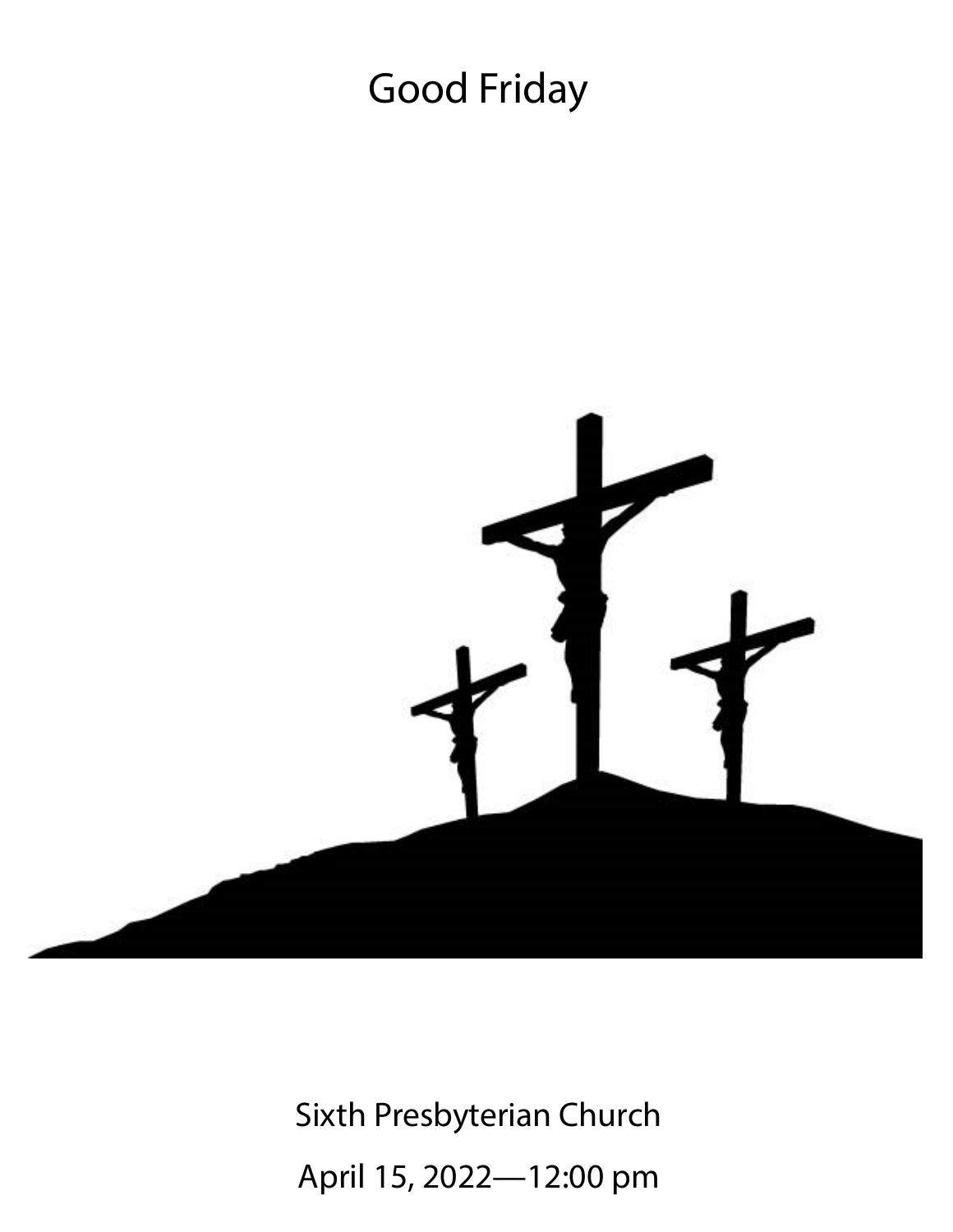### **Good Friday April 15, 2022, Noon**

| Prelude                                             | "Herzlich tut mich verlangen, op. 122/10"<br>"John 19:41"                                                                                                                                                                                                                                                                                                                                                                                               | Johannes Brahms<br>Andrew Lloyd Webber |
|-----------------------------------------------------|---------------------------------------------------------------------------------------------------------------------------------------------------------------------------------------------------------------------------------------------------------------------------------------------------------------------------------------------------------------------------------------------------------------------------------------------------------|----------------------------------------|
| <b>Opening Statement</b>                            | Good Friday proclaims the good news of salvation through the paradoxical suffering and<br>death of our Lord Jesus Christ. The center of this liturgy is the reading of the passion<br>narrative from the Gospel of John, in which Christ is lifted up on the cross as a sign of God's<br>great love for the world. In the Solemn Intercession, we join Jesus' prayer for the church and<br>the world, as he reaches out with compassion from the cross. |                                        |
| Call to Worship<br>Blessed be the name of the Lord. | Surely he has borne our griefs and carried our sorrows;<br>yet we esteemed him stricken, smitten by God, and afflicted.<br>Blessed be the name of the Lord our God, who redeems us from sin and death.<br>For us and for our salvation, Christ became obedient unto death, even death on a cross.                                                                                                                                                       | Isaiah 53:4, Philippians 2:8           |
| Hymn                                                | "Go to Dark Gethsemane"                                                                                                                                                                                                                                                                                                                                                                                                                                 | 220, vs. 1-3                           |
| Prayer of Day                                       |                                                                                                                                                                                                                                                                                                                                                                                                                                                         |                                        |
| <b>Gospel Reading</b>                               |                                                                                                                                                                                                                                                                                                                                                                                                                                                         | Matthew 26:36-39 (pg. 37)              |
| Meditation                                          | "When God Says No"                                                                                                                                                                                                                                                                                                                                                                                                                                      | Rev. Vincent Kolb                      |

#### The Solemn Intercession

Leader: Let us pray for the one holy catholic and apostolic church of Christ throughout the world: for its unity in witness and service, for all church leaders and ministers and the people whom they serve, for all the people of this Pittsburgh Presbytery, for all Christians in this community, that God will confirm the church in faith, increase it in love, and preserve it in peace.

#### **All: Lamb of God, have mercy on us.**

Leader: For all nations and peoples of the earth, and for those in authority among them: for Joe Biden, the President of the United States, and the Congress and Supreme Court, for the members and representatives of the United Nations, for all who serve the common good, that by God's help they may seek justice and truth, and live in peace and concord. **All: Lamb of God, have mercy on us.**

Leader: We pray for all who suffer and are afflicted in body, mind, or spirit: for the hungry and homeless, the destitute and the oppressed, and all who suffer persecution, doubt, and despair, for the sorrowful and bereaved, for prisoners and captives and those in mortal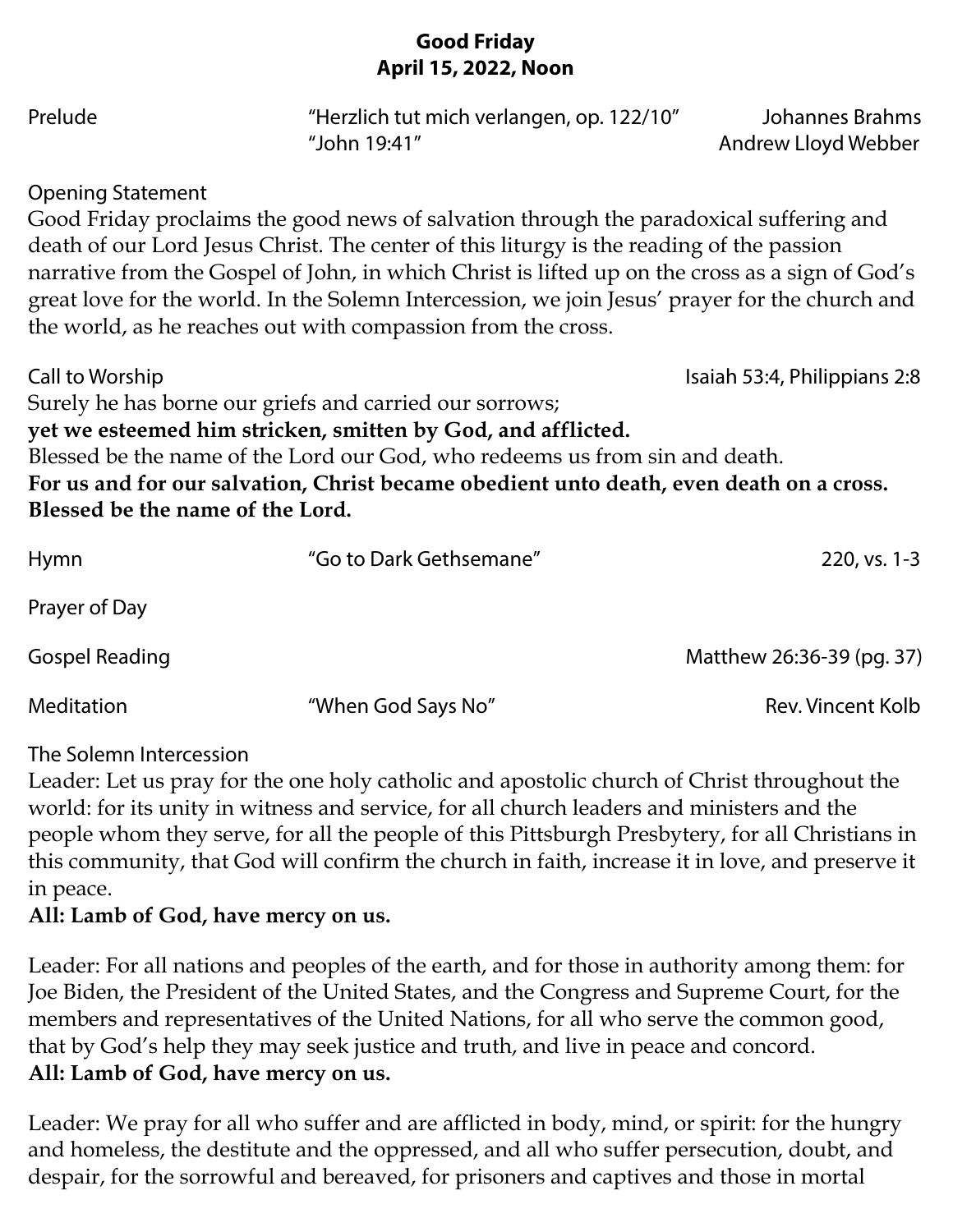

The composer intended this tune for "Rock of Ages, Cleft for Me" (no. 438), but its solemn tone and small range make it an effective setting for this series of somber vignettes portraying what Christians can learn from Christ: to pray, to bear the cross, to die, and to rise.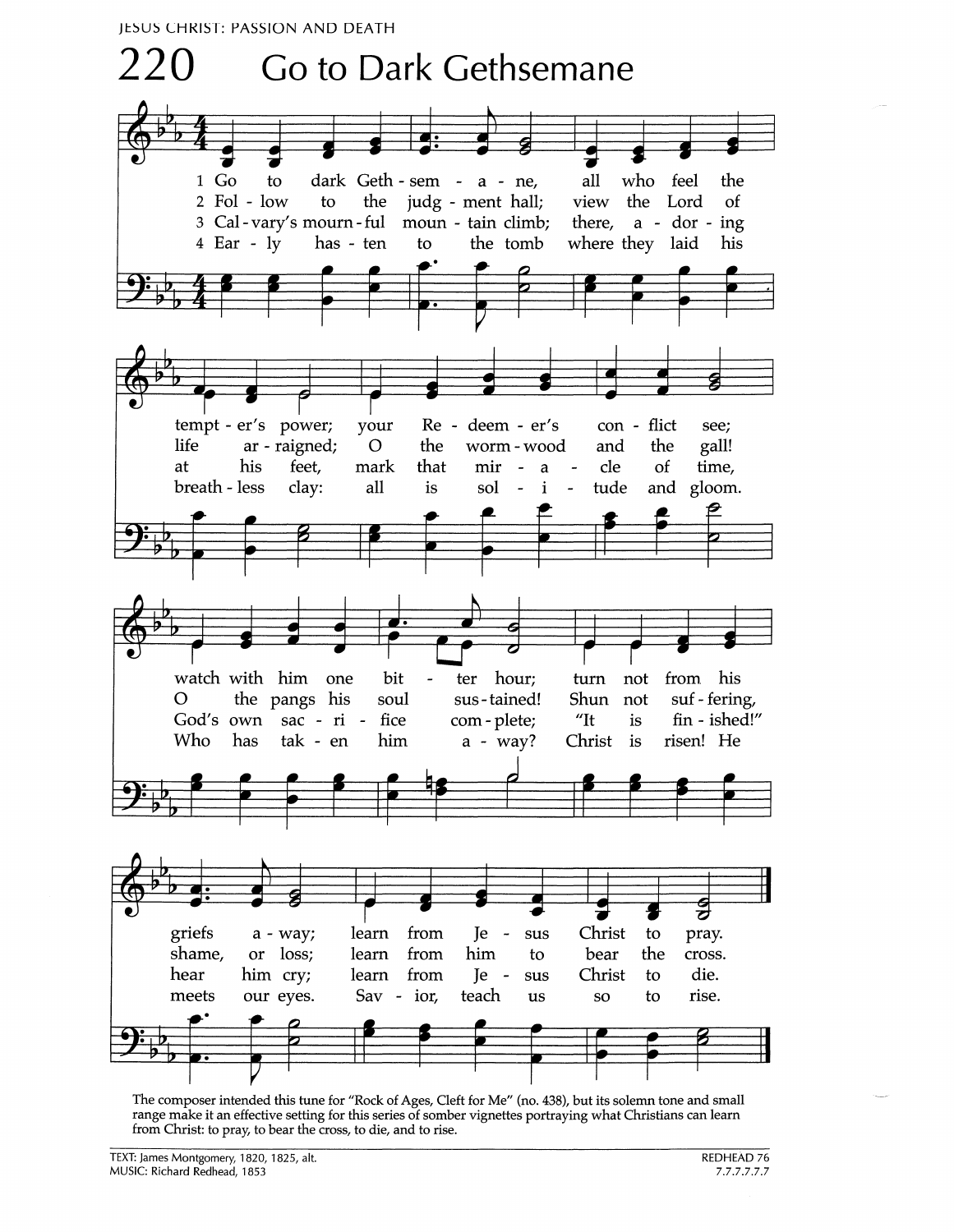danger, that God will comfort and relieve them, and grant them the knowledge of God's love, and stir up in us the will and patience to minister to their needs. **All: Lamb of God, have mercy on us.** 

Leader: Let us pray for all who have not received the gospel of Christ: or all who have lost their faith, for all whose sin has made them indifferent to Christ, for all who actively oppose Christ by word or deed, for all who are enemies of the cross of Christ, and persecutors of his disciples, for all who in the name of Christ have persecuted others, that God will open their hearts to the truth and lead them to faith and obedience.

### **All: Lamb of God, have mercy on us.**

Leader: Let us commit ourselves to God, and pray for the grace of a holy life, that with all who have departed this life and have died in the peace of Christ, and those whose faith is known to God alone, we may be accounted worthy to enter into the fullness of the joy of our Lord, and receive the crown of life in the day of resurrection.

**All: Lamb of God, have mercy on us.** 

Leader: Eternal God, bring to completion your saving work, so that the whole world may see the fallen lifted up, the old made new, and all things brought to perfection by him through whom all things were made, our Lord Jesus Christ, who taught us to pray saying…

**All: Our Father, who art in heaven,** 

 **hallowed be thy name, thy kingdom come, thy will be done, on earth as it is in heaven. Give us this day our daily bread; and forgive us our debts, as we forgive our debtors; do not let us fall into temptation, but deliver us from evil. For thine is the kingdom, and the power and the glory forever. Amen.** 

Solemn Reproaches of the Cross

Leader: O my people, O my church, what have I done to you, or in what have I offended you? Answer me. I led you forth from the land of Egypt and delivered you by the waters of baptism, but you have prepared a cross for your Savior. **All: Christ, have mercy.** 

Leader: I led you through the desert forty years and fed you with manna: I brought you through tribulation and penitence, and gave you my body, the bread of heaven, but you have prepared a cross for your Savior. **All: Christ, have mercy.**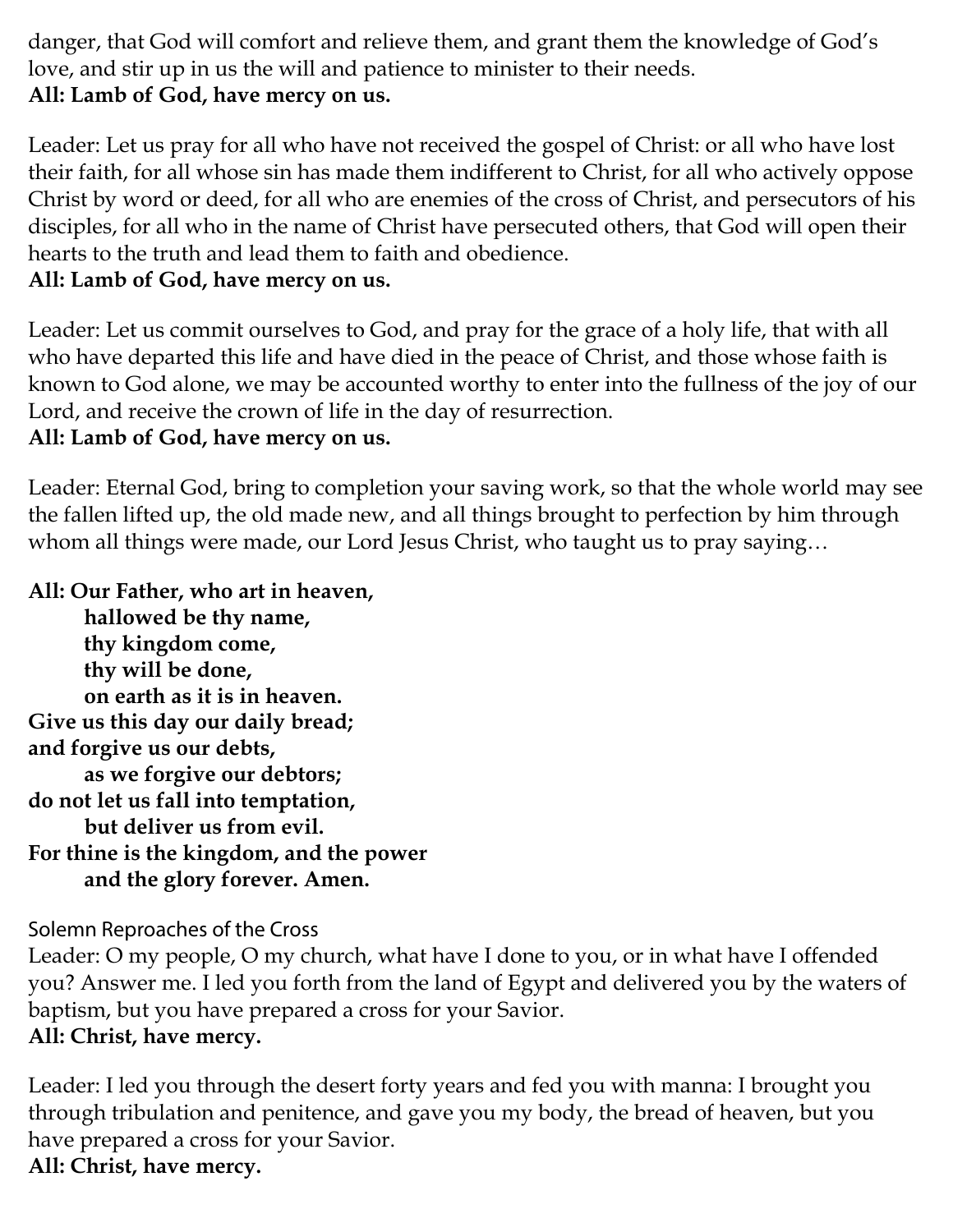Leader: What more could I have done for you that I have not done? I planted you, my chosen and fairest vineyard, I made you the branches of my vine; but when I was thirsty, you gave me vinegar to drink and pierced with a spear the side of your Savior, and you have prepared a cross for your Savior.

## **All: Christ, have mercy.**

Leader: I went before you in a pillar of cloud, and you have led me to the judgment hall of Pilate. I scourged your enemies and brought you to a land of freedom, but you have scourged, mocked, and beaten me. I gave you the water of salvation from the rock, but you have given me gall and left me to thirst, and you have prepared a cross for your Savior. **All: Christ, have mercy.**

Leader: I gave you a royal scepter, and bestowed the keys to the kingdom, but you have given me a crown of thorns. I raised you on high with great power, but you have prepared a cross for your Savior.

## **All: Christ, have mercy.**

Leader: My peace I gave, which the world cannot give, and washed your feet as a sign of my love, but you draw the sword to strike in my name and seek high places in my kingdom. I offered you my body and blood, but you scatter and deny and abandon me, and you have prepared a cross for your Savior.

### **All: Christ, have mercy.**

Leader: I sent the Spirit of truth to guide you, and you close your hearts to the Counselor. I pray that all may be one in the Father and me, but you continue to quarrel and divide. I call you to go and bring forth fruit, but you cast lots for my clothing, and you have prepared a cross for your Savior.

#### **All: Christ, have mercy.**

Leader: I grafted you into the tree of my chosen Israel, and you turned on them with persecution and mass murder. I made you joint heirs with them of my covenants but you made them scapegoats for your own guilt, and you have prepared a cross for your Savior. **All: Christ, have mercy.** 

Leader: I came to you as the least of your brothers and sisters; I was hungry and you gave me no food, I was thirsty and you gave me no drink, I was a stranger and you did not welcome me, naked and you did not clothe me, sick and in prison and you did not visit me, and you have prepared a cross for your Savior.

**All: Christ, have mercy.** 

| Hymn | "O Sacred Head, Now Wounded" | 221 |
|------|------------------------------|-----|
|      |                              |     |

Silence

Chiming of the Hour